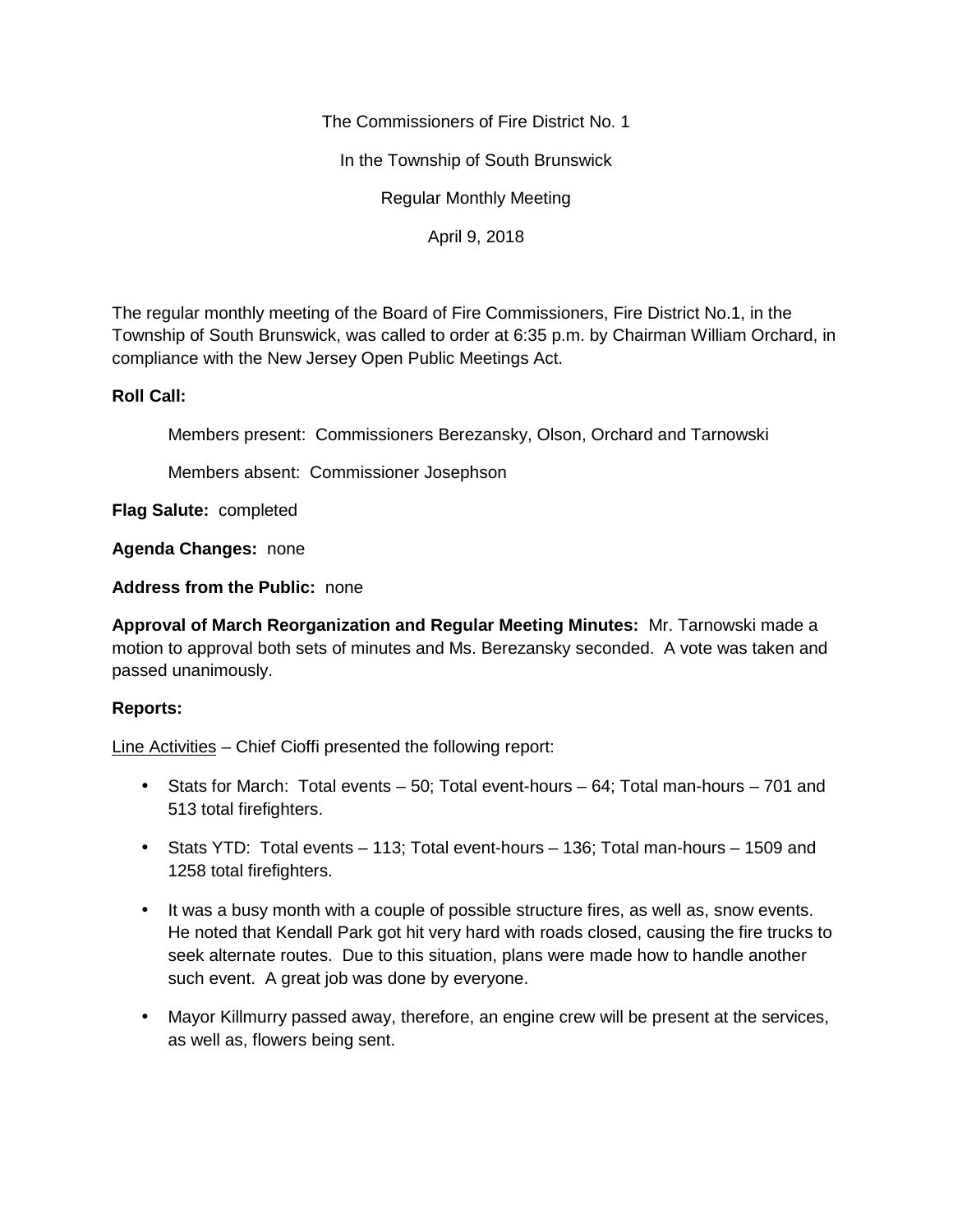President's Report – Mr. Melchisky reported that the Fireman's Dinner will be on April 21 $^{\rm st}$ .

Treasurer's Report/Voucher List – Ms. Berezansky presented her report (file copy attached). She noted that all bills have been paid and all PM's have been done on all the trucks. Also, she noted that the first quarter check from the Township, was received. After review of the Voucher List, Mr. Tarnowski made a motion to accept the List as presented and Mr. Olson seconded it. A vote was taken and passed unanimously

Secretary's Report – Mr. Olson had nothing to report.

Fire Coordinator's Report – Mr. Perez reported the following:

- 1. The check from the Township showed ratables higher than what was projected in the budget. Projected was .1085; the actual will be .083. This will be a benefit to the taxpayers.
- 2. All previously stated, PM's were done on all trucks. It was noted that the Ladder Truck had some costly work done on it.
- 3. Station 23's trees were seriously affected by the snowstorms, therefore, the landscaper did a major cleanup of the entire site. Regular landscaping maintenance has also been started.
- 4. The Fire Safety Trailer is being moved back to Monmouth Junction, to free up space.
- 5. The Audit has been completed and should be sent to the State shortly.

Chairman's Report – Mr. Orchard had nothing to report.

Standing Committee Reports -

*Fire Company Liaison –* no report.

*Rescue Squad Liaison –* nothing to report.

*Public Relations –* everything is fine.

*State Association –* the next meeting will be in June.

*Insurance –* everything is paid up.